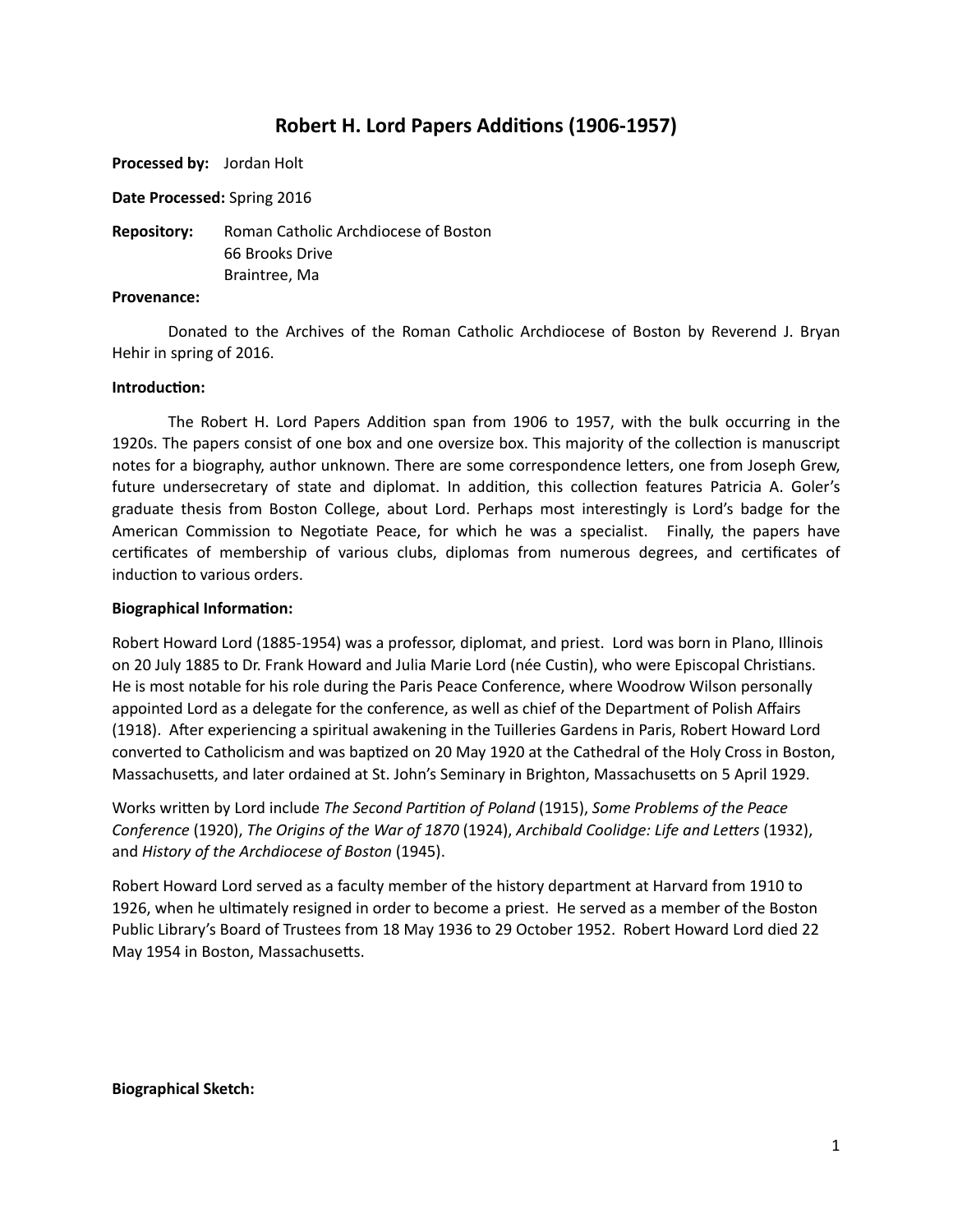| 20 July 1885      | Born, Plano, Illinois                                                    |
|-------------------|--------------------------------------------------------------------------|
| 1906              | Received Bachelor's degree at Harvard                                    |
| 1908              | Received Master's degree                                                 |
| 1910              | Received PhD at Universities of Vienna, Berlin, and Moscow;              |
|                   | Became history instructor at Harvard                                     |
| 1915              | Promoted to assistant professor in history at Harvard;                   |
|                   | Wrote The Second Partition of Poland                                     |
| 1918              | Appointed by President Woodrow Wilson as advisor of American Peace       |
|                   | Commission, chief of Department of Polish Affairs, and delegate at Paris |
|                   | Peace Conference                                                         |
| 9 September 1919  | Resigned from diplomatic work                                            |
| 1920              | Wrote Some Problems of the Peace Conference with C. H. Haskins           |
| 29 May 1920       | Received Catholic baptism at Cathedral of the Holy Cross, Boston,        |
|                   | Massachusetts                                                            |
| 1922              | Promoted to associate professor at Harvard;                              |
|                   | Became president of American Catholic Historical Association             |
| 1924              | Promoted to professor and chairperson of Harvard history department;     |
|                   | Wrote The Origin of the War of 1870                                      |
| 1926              | Resigned from Harvard to become a priest                                 |
| 5 April 1929      | Ordained at St. John's Seminary, Brighton, Massachusetts                 |
| $[1929-1930]$     | Parish assistant at St. Cecilia's, Boston, Massachusetts                 |
| 24 September 1930 | Appointed professor of history at St. John's Seminary                    |
| 1932              | Wrote Archibald Coolidge: Life and Letters                               |
| 13 September 1933 | Named vice rector at St. John's Seminary                                 |
| 18 May 1936       | Became a trustee of the Boston Public Library                            |
| 22 November 1944  | Accepted appointment at St. Paul's, Wellesley, Massachusetts             |
| 1945              | Wrote History of the Archdiocese of Boston with J. E. Sexton and E. T.   |
|                   | Harrington                                                               |
| 1950              | Named domestic prelate                                                   |
| 29 October 1952   | Resigned from Boston Public Library's Board of Trustees                  |
| 22 May 1954       | Died, Boston, Massachusetts                                              |

# **Related Materials:**

This collection is an addition to the Robert H. Lord Papers (#?) processed November of 2015.

## **Scope and Content**

The Robert H. Lord Papers Addition span from 1906 to 1957, with the bulk occurring in the 1920s. The papers re arranged into two boxes. SERIES I: ROBERT HOWARD LORD [RHL] PAPERS, contains his writings and correspondence. SERIES II: MISCELLANEOUS, includes his temporary pass for the American Commission to Negotiate Peace, as well as newspaper articles and a photograph. Lastly, **SERIES III: CERTIFICATES/DIPLOMAS.** 

**Contents List:**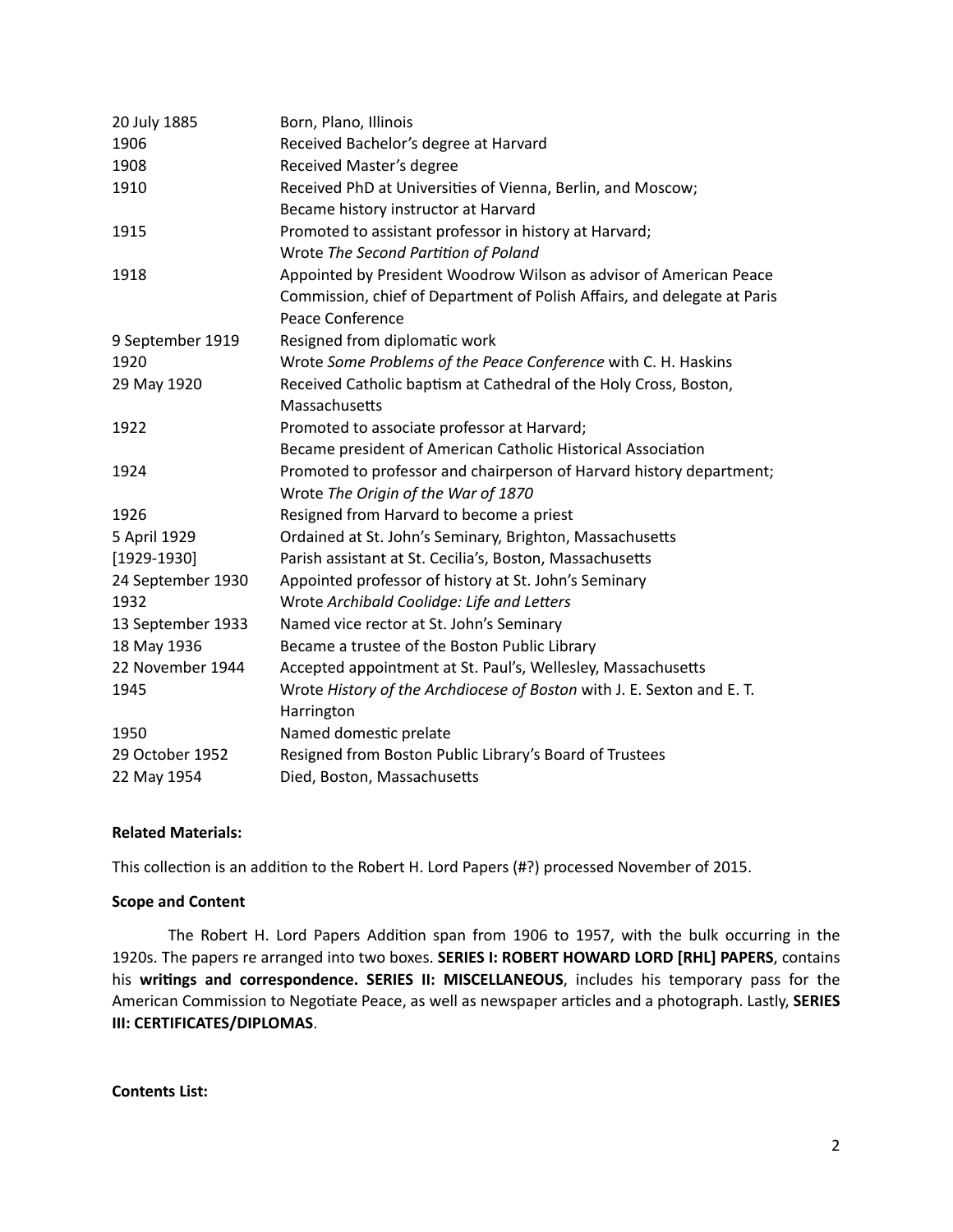#### Box 1

# **Series I.A: Robert Howard Lord [RHL] Papers; Writings**

- 1. Unidentified (auto) biography Manuscripts
- 2. Unidentified (auto) biography Manuscripts
- 3. Journal from 1921-1922
	- a. RHL writings about his decision to become a Priest.

Small (3 page) clippings of typed writing

"Introduction by Professor R. H. Lord" (2 copies)

## **Series I.B: Robert Howard Lord [RHL] Papers; Correspondence**

4. FROM: Grew, Joseph C

Joseph Grew was, at the time of this letter, working for the State department, and later became the Undersecretary of State, and the ambassador to Denmark, Switzerland, Turkey, and Japan.

FROM: Harman van Allen, Rev. William (with envelope)

FROM: Lord, F.H (Frank Howard Lord, Father) (with envelope & small family tree)

Notecard with basic information about this letter

Notecard with information about a letter not in this collection

# **Series II: Miscellaneous**

5. American Commission to Negotiate Peace Temporary Pass

"Scripture, Tradition, Magisterium" by Pierre Conway

Newspaper Articles (2)

Photograph

"Robert Howard Lord and the Settlement of the Polish Boundaries after World War II" by Patricia A. Goler

# Box 2

# **Series III: Certificates/Diplomas**

Certificate of membership to the Delta Upsilon Fraternity at Harvard [1906]

PhD from Universitäs Quästur (Vienna University of Technology at Quästur) [1908]

PhD from Fredrick William University (Humboldt University of Berlin) [1909]

Certificate of induction to the Order of the White Rose, Commander Class Cross [1919] (2)